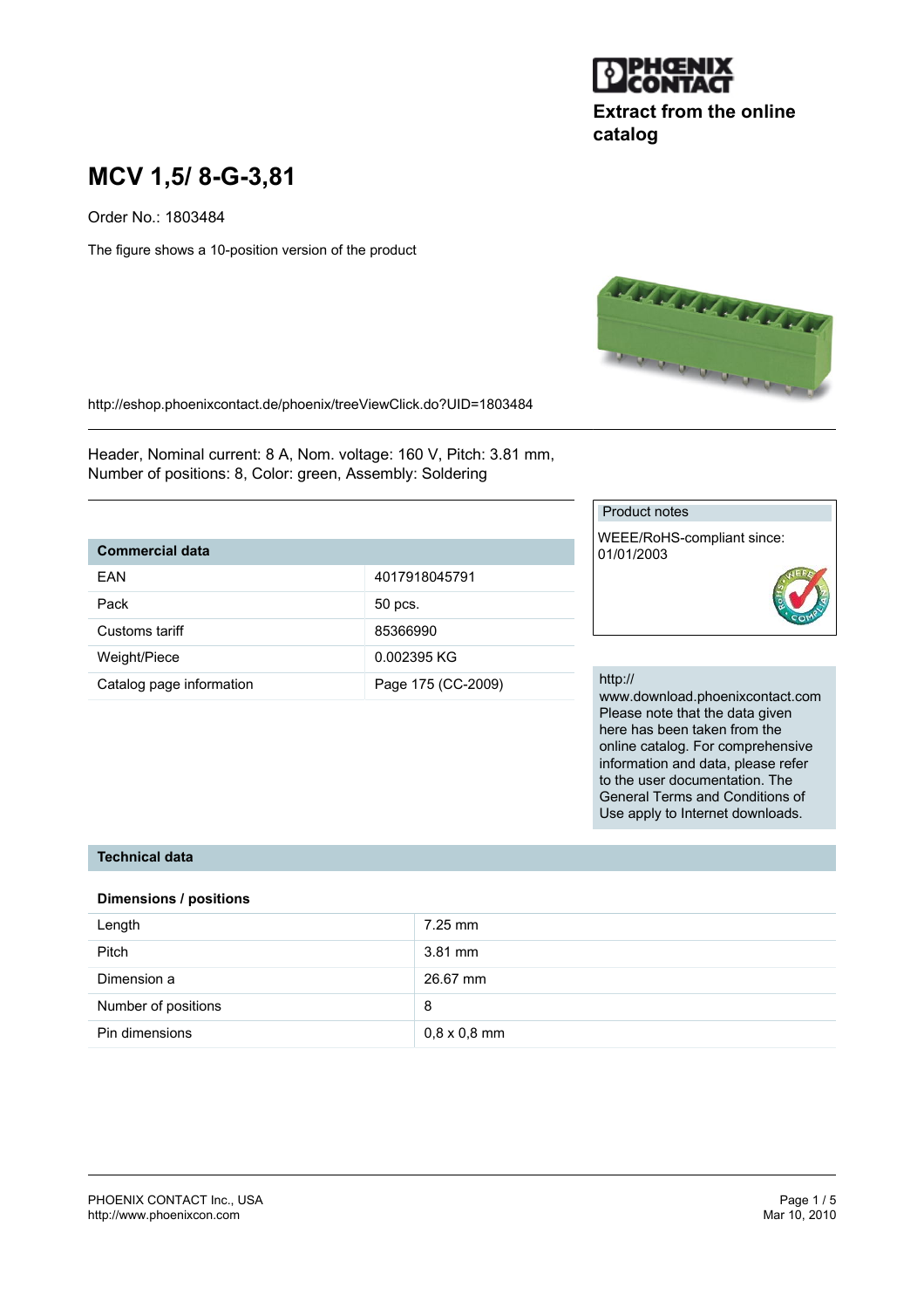| Hole diameter                      | $1.2 \text{ mm}$ |
|------------------------------------|------------------|
| <b>Technical data</b>              |                  |
| Insulating material group          | Illa             |
| Rated surge voltage (III/3)        | $2.5$ kV         |
| Rated surge voltage (III/2)        | $2.5$ kV         |
| Rated surge voltage (II/2)         | $2.5$ kV         |
| Rated voltage (III/2)              | 160 V            |
| Rated voltage (II/2)               | 250 V            |
| Connection in acc. with standard   | EN-VDE           |
| Nominal current $I_N$              | 8 A              |
| Nominal voltage $U_N$              | 160 V            |
| Maximum load current               | 8 A              |
| Insulating material                | <b>PBT</b>       |
| Inflammability class acc. to UL 94 | V0               |

**Certificates / Approvals**





| ۰.<br>× |  |
|---------|--|

| Nominal voltage $U_{N}$ | 300 V |
|-------------------------|-------|
| Nominal current $I_{N}$ | 8 A   |
|                         |       |

#### **CUL**

| Nominal voltage $U_N$ | 300 V |
|-----------------------|-------|
| Nominal current $I_N$ | 8 A   |
| UL                    |       |
| Nominal voltage $U_N$ | 300 V |
| Nominal current $I_N$ | 8 A   |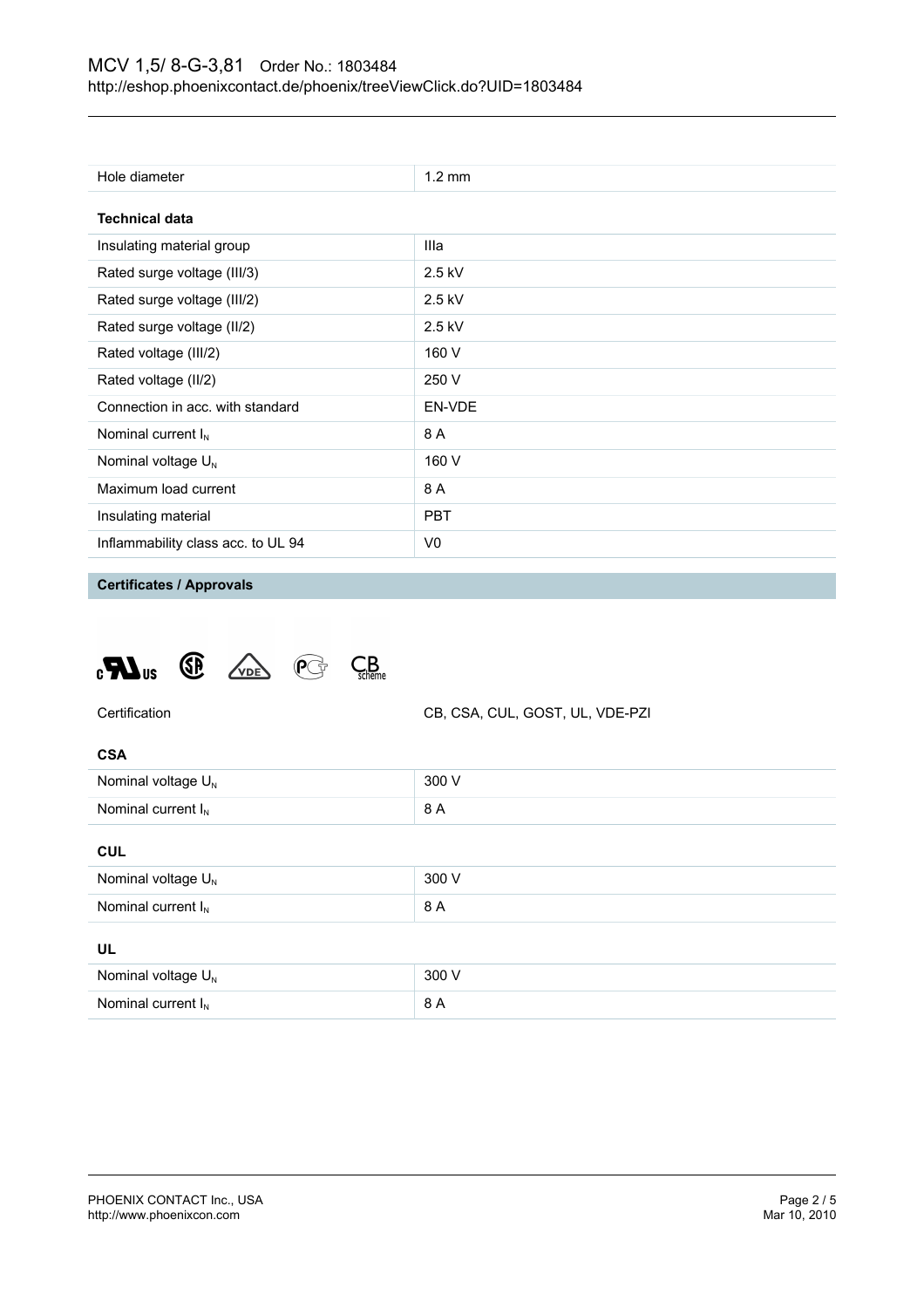#### **Accessories**

| Item                       | Designation              | Description                                                                                                                                                                         |
|----------------------------|--------------------------|-------------------------------------------------------------------------------------------------------------------------------------------------------------------------------------|
| <b>Marking</b>             |                          |                                                                                                                                                                                     |
| 1051993                    | <b>B-STIFT</b>           | Marker pen, for manual labeling of unprinted Zack strips, smear-<br>proof and waterproof, line thickness 0.5 mm                                                                     |
| 0804109                    | SK 3,81/2,8:FORTL.ZAHLEN | Marker card, printed horizontally, self-adhesive, 10-section marker<br>strip, 14 identical decades marked 1-10, 11-20 etc. up to 91-<br>(99)100, sufficient for 140 terminal blocks |
| 0805056                    | SK 3,81/2,8:SO           | Marker card, special printing, self-adhesive, labeled acc. to<br>customer requirements, 14 identical marker strips per card, max.<br>25-position labeling per strip, color: White   |
| <b>Plug/Adapter</b>        |                          |                                                                                                                                                                                     |
| 1734634                    | <b>CP-MSTB</b>           | Keying profile, is inserted into the slot on the plug or inverted<br>header, red insulating material                                                                                |
| <b>Additional products</b> |                          |                                                                                                                                                                                     |
|                            |                          |                                                                                                                                                                                     |
| Item                       | Designation              | Description                                                                                                                                                                         |
| General                    |                          |                                                                                                                                                                                     |
| 1851106                    | FK-MCP 1,5/8-ST-3,81     | Plug component, Nominal current: 8 A, Nom. voltage: 160 V,<br>Pitch: 3.81 mm, Number of positions: 8, Connection type: Spring-<br>cage conn., Color: green                          |
| 1850725                    | FRONT-MC 1,5/8-ST-3,81   | Plug component, Nominal current: 8 A, Nom. voltage: 160 V,<br>Pitch: 3.81 mm, Number of positions: 8, Connection type: Screw<br>connection, Color: green                            |
| 1862632                    | IMC 1,5/8--3,81          | Header, Nominal current: 8 A, Nom. voltage: 160 V, Pitch: 3.81<br>mm, Number of positions: 8, Color: green, Assembly: Soldering                                                     |
| 1875483                    | IMCV 1,5/8-G-3,81        | Header, Nominal current: 8 A, Nom. voltage: 160 V, Pitch: 3.81<br>mm, Number of positions: 8, Color: green, Assembly: Soldering                                                     |
| 1803633                    | MC 1,5/8-ST-3,81         | Plug component, Nominal current: 8 A, Nom. voltage: 160 V,<br>Pitch: 3.81 mm, Number of positions: 8, Connection type: Screw<br>connection, Color: green                            |
| 1852231                    | MCC 1/8-STZ-3,81         | Plug component, Nominal current: 8 A, Nom. voltage: 160 V,<br>Pitch: 3.81 mm, Number of positions: 8, Connection type: Crimp<br>connection, Color: green                            |
| 1827185                    | MCVR 1,5/8-ST-3,81       | Plug component, Nominal current: 8 A, Nom. voltage: 160 V,<br>Pitch: 3.81 mm, Number of positions: 8, Connection type: Screw<br>connection, Color: green                            |
| 1827033                    | MCVW 1,5/8-ST-3,81       | Plug component, Nominal current: 8 A, Nom. voltage: 160 V,<br>Pitch: 3.81 mm, Number of positions: 8, Connection type: Screw<br>connection, Color: green                            |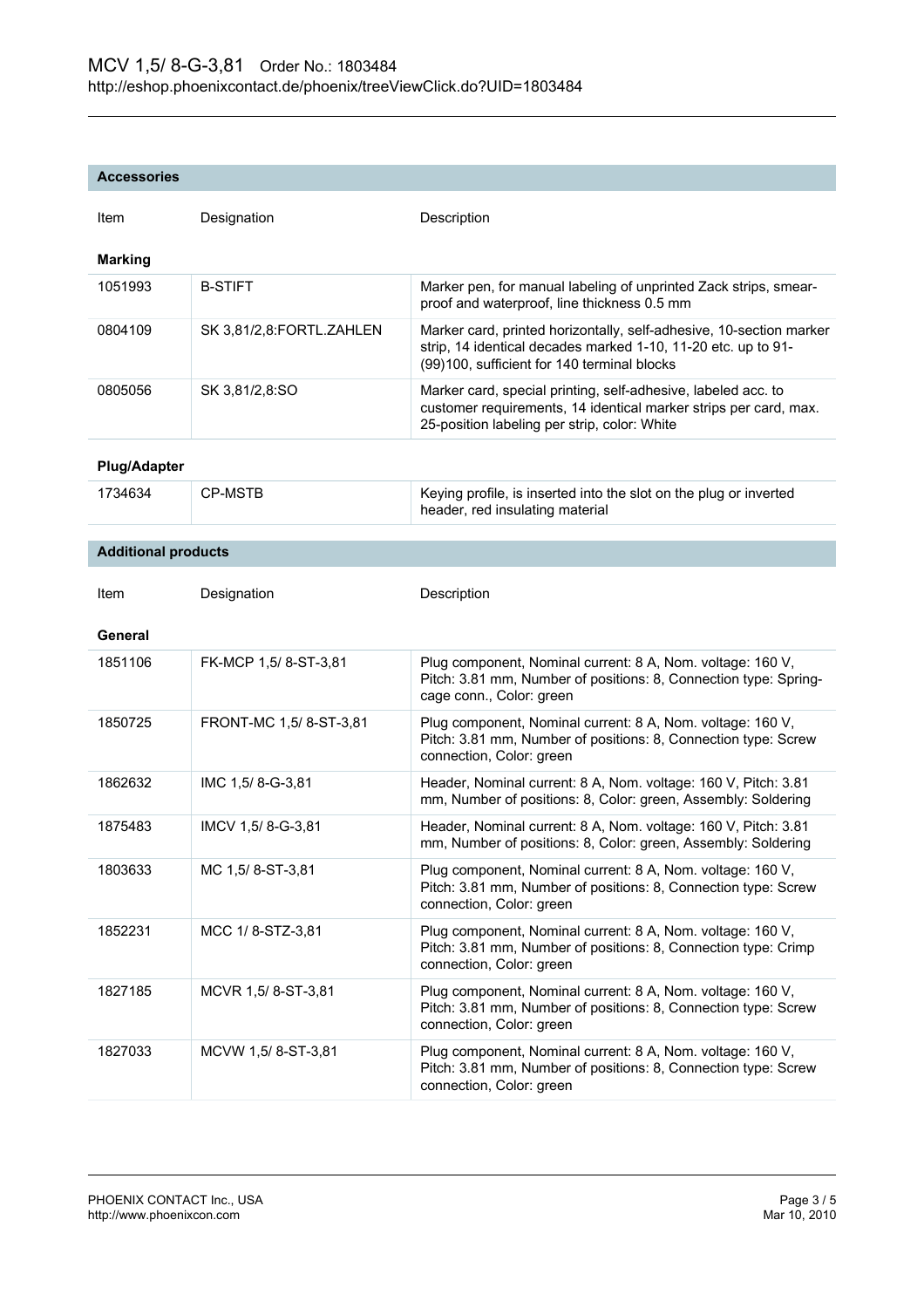| 1897458 | QC 0.5/8-ST-3.81 | Plug component, Nominal current: 6 A, Nom. voltage: 320     |
|---------|------------------|-------------------------------------------------------------|
|         |                  | V, Pitch: 3.81 mm, Number of positions: 8, Connection type: |
|         |                  | Insulation displacement connection QUICKON, Color: green    |

# **Diagrams/Drawings**

Drilling plan/solder pad geometry



#### Dimensioned drawing